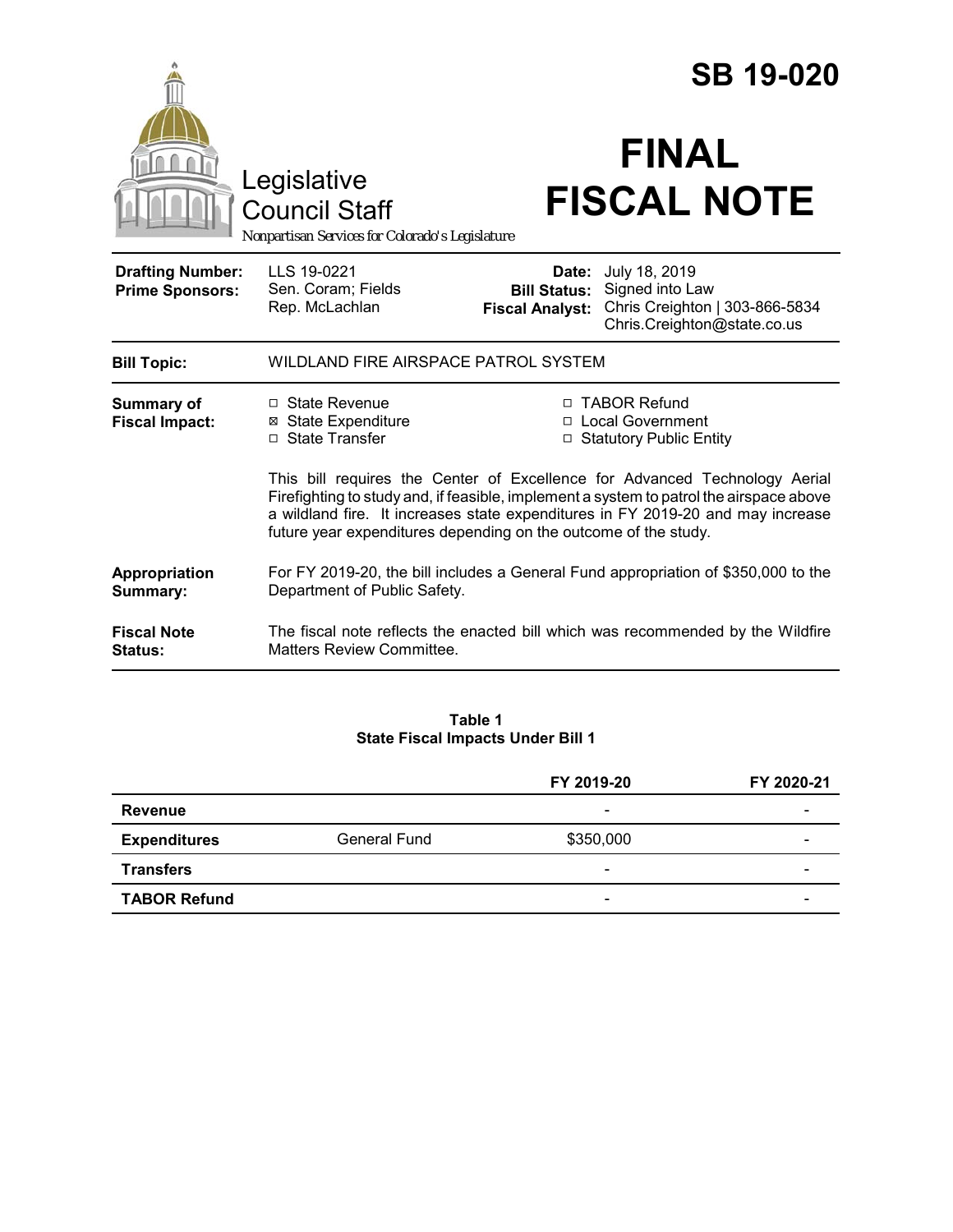July 18, 2019

### **Summary of Legislation**

This bill requires the Center of Excellence for Advanced Technology Aerial Firefighting (COE) in the Department of Public Safety (DPS) to study and, if feasible, implement a system to patrol the airspace above a wildland fire. The patrol system must be capable of determining whether the airspace above a wildland fire is clear of obstacles such as private unmanned aircraft systems (drones) that might interfere with aerial firefighting activities.

#### **Background and Assumptions.**

The COE was created in 2014 in the Division of Fire Prevention and Control in the DPS to protect the citizens, land, and resources in Colorado by researching, testing, and evaluating new and existing technologies that support sustainable, effective, and efficient aerial firefighting techniques. According to the COE, there were five incidents of drones delaying or disrupting aerial fire suppression activities in 2018. Currently, the detection of drones is done through visual observation.

Currently two types of technologies are most commonly used to detect drones. These systems use radio tracking or radar based tracking technology. It is assumed that the COE will study both types of systems and make a recommendation about the use and implementation requirements of each. The impacts identified in this analysis are for the study of such systems. It is further assumed that any appropriation to cover the future implementation of such a system, if needed, will be requested through the annual budget process, once this study is complete.

#### **State Expenditures**

For FY 2019-20 only, this bill increases costs in the DPS by \$350,000 General Fund to study systems to patrol the airspace above a wildland fire. Costs assume that two systems, one radio frequency system and one radar system, will be purchased, tested, and evaluated. The total cost for both systems is \$300,000. Other costs are assumed to be \$50,000, and includes \$30,000 for hardware and \$20,000 for vendor evaluation and travel costs. At the time of this writing no such system is available to be leased, rented, or borrowed.

This bill also increases workload for the COE to work with vendors and to conduct the study, however this workload can be accomplished within existing appropriations. Depending on the outcome of the study future appropriations to the COE may be needed to implement an airspace patrol system.

#### **Effective Date**

This bill was signed into law by the Governor on June 3, 2019, and takes effect August 2, 2019, assuming no referendum petition is filed.